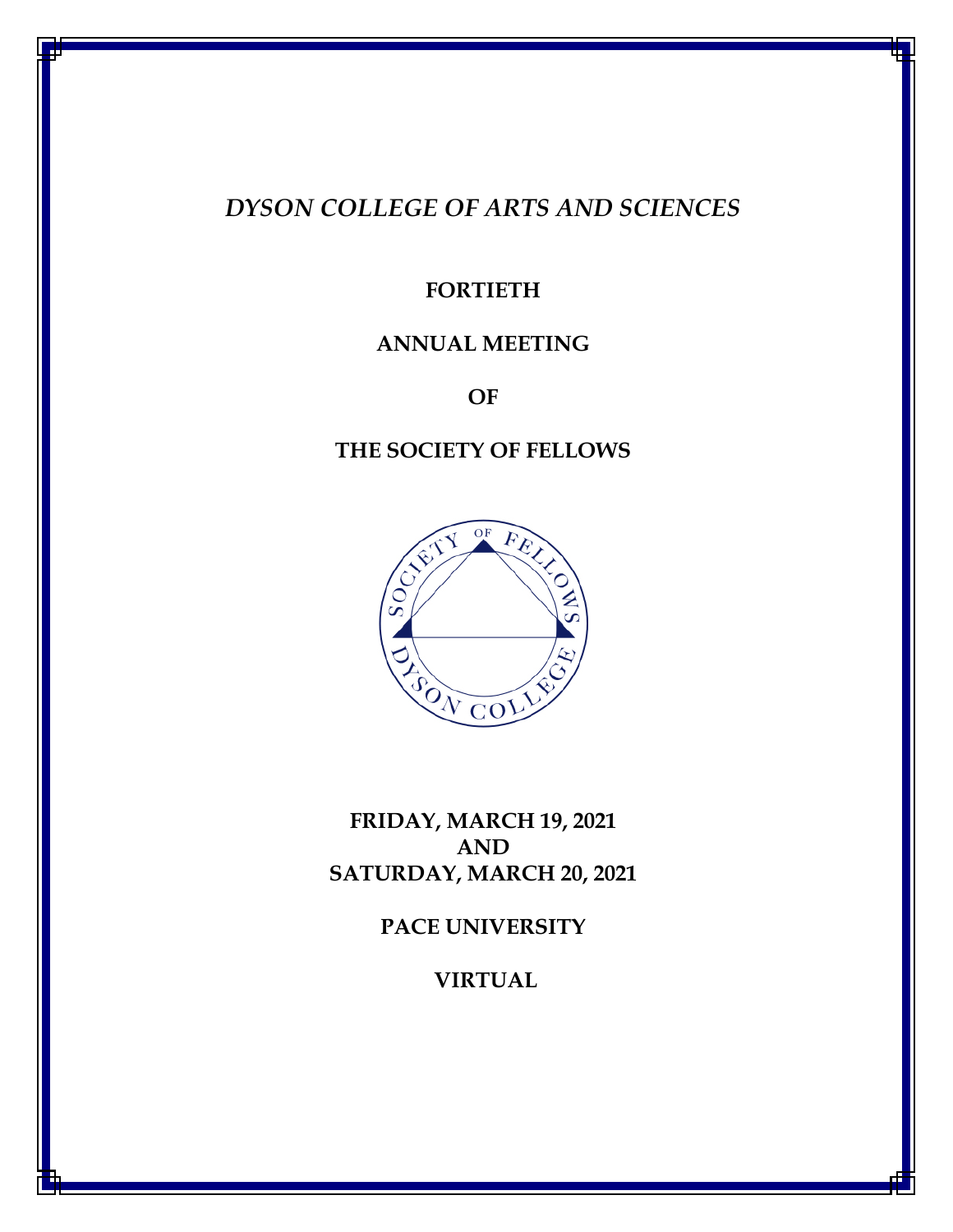### **THE SOCIETY OF FELLOWS DYSON COLLEGE OF ARTS AND SCIENCES PACE UNIVERSITY**

## **FORTIETH ANNUAL MEETING FRIDAY, MARCH 19 AND SATURDAY, MARCH 20, 2021 VIRTUAL**

#### **Two-Day Schedule**

**Friday, March 19, 2021 from 5:00 p.m. to 7:00 p.m.**

- 5:00-5:15 p.m. **Annual Meeting Welcome**
- 5:15-7:00 p.m. **Plenary Presentations**

**Saturday, March 20, 2021 from noon to 4:30 p.m.**

Noon-12:15 p.m. **Greetings and Set-up**

12:15-1:15 p.m. **First Concurrent Afternoon Panel Sessions 1 through 6**

1:30-2:30 p.m. **Second Concurrent Afternoon Panel Sessions 7 through 11**

2:45-3:45 p.m. **Third Concurrent Afternoon Panel Sessions 12 through 17**

4:00-4:30 p.m. **Award Reception**

**The Society of Fellows Executive Board acknowledges with gratitude all Faculty Sponsors and Moderators for their support of The Society of Fellows of Dyson College of Arts and Sciences**

Page **2** of **13**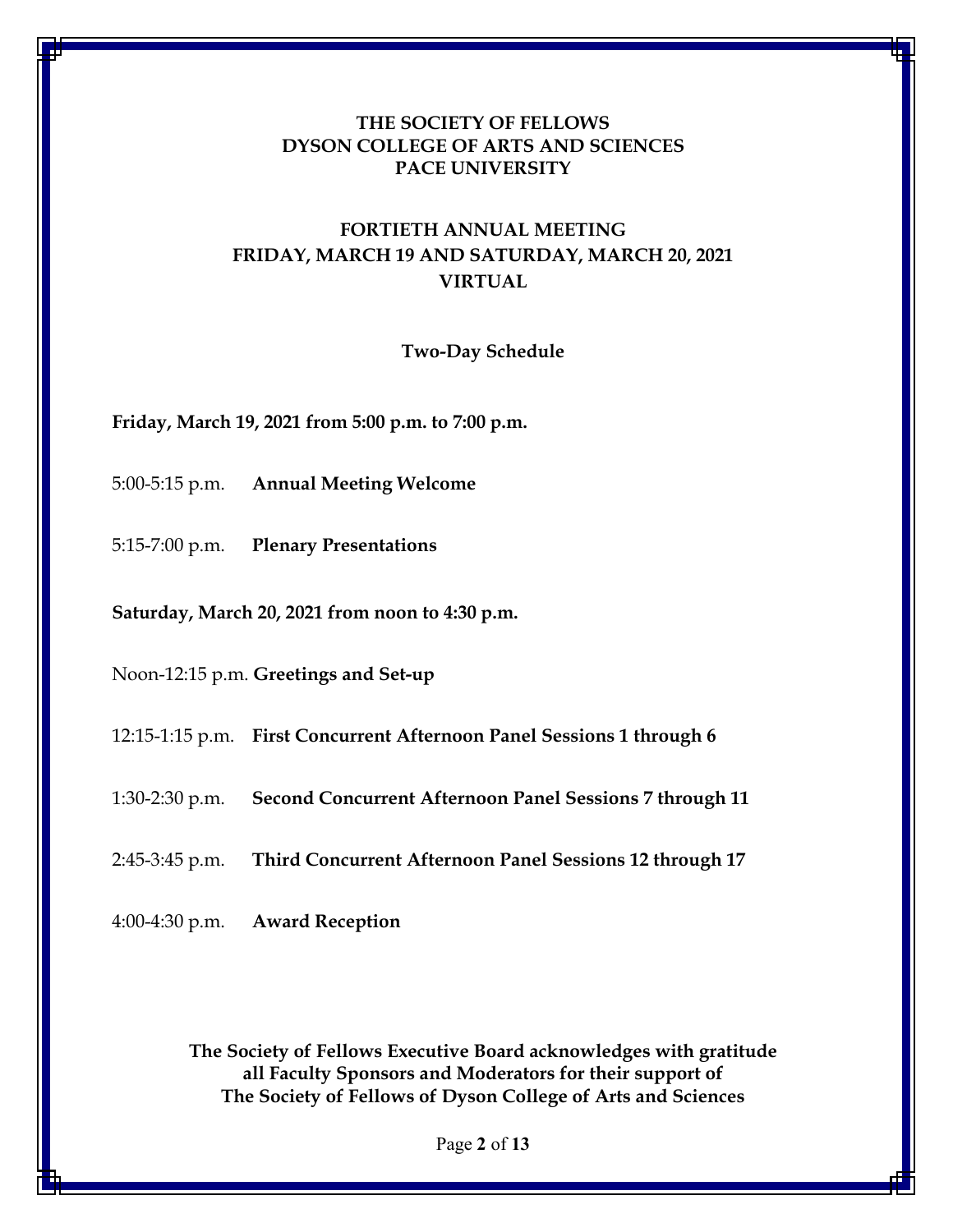### **THE SOCIETY OF FELLOWS DYSON COLLEGE OF ARTS AND SCIENCES PACE UNIVERSITY**

#### **FORTIETH ANNUAL MEETING FRIDAY, MARCH 19, 2021 – 5:00PM-7:00PM**

#### 5:00 p.m. **Annual Meeting Welcome**

Dr. Maria T. Iacullo-Bird Assistant Provost for Research, Pace University

Dr. Tresmaine R. Grimes Dean, Dyson College of Arts and Sciences

#### 5:15-7:00 p.m. **Plenary Presentations**

(*Tik)Toking 'Bout a Revolution: TikTok as a Tool of Social Change* Shea A. Donnelly Faculty Sponsor: Dr. Emily E. Welty

*Heterotopias and Queer Time in Ali: Fear Eats the Soul and Carol* Elena R. Guzman Faculty Sponsor: Dr. Ruth D. Johnston

*Self Portrait* Jiajia (Man-Chia) Wu Faculty Sponsor: Prof. Jillian M. McDonald

*Latinx Theater of New York's 20th Century* Holly E. Tomaino *The History of Nuyorican Literature in Brooklyn, NY* Emily P. Reyes Faculty Sponsor: Dr. Kelley A. Kreitz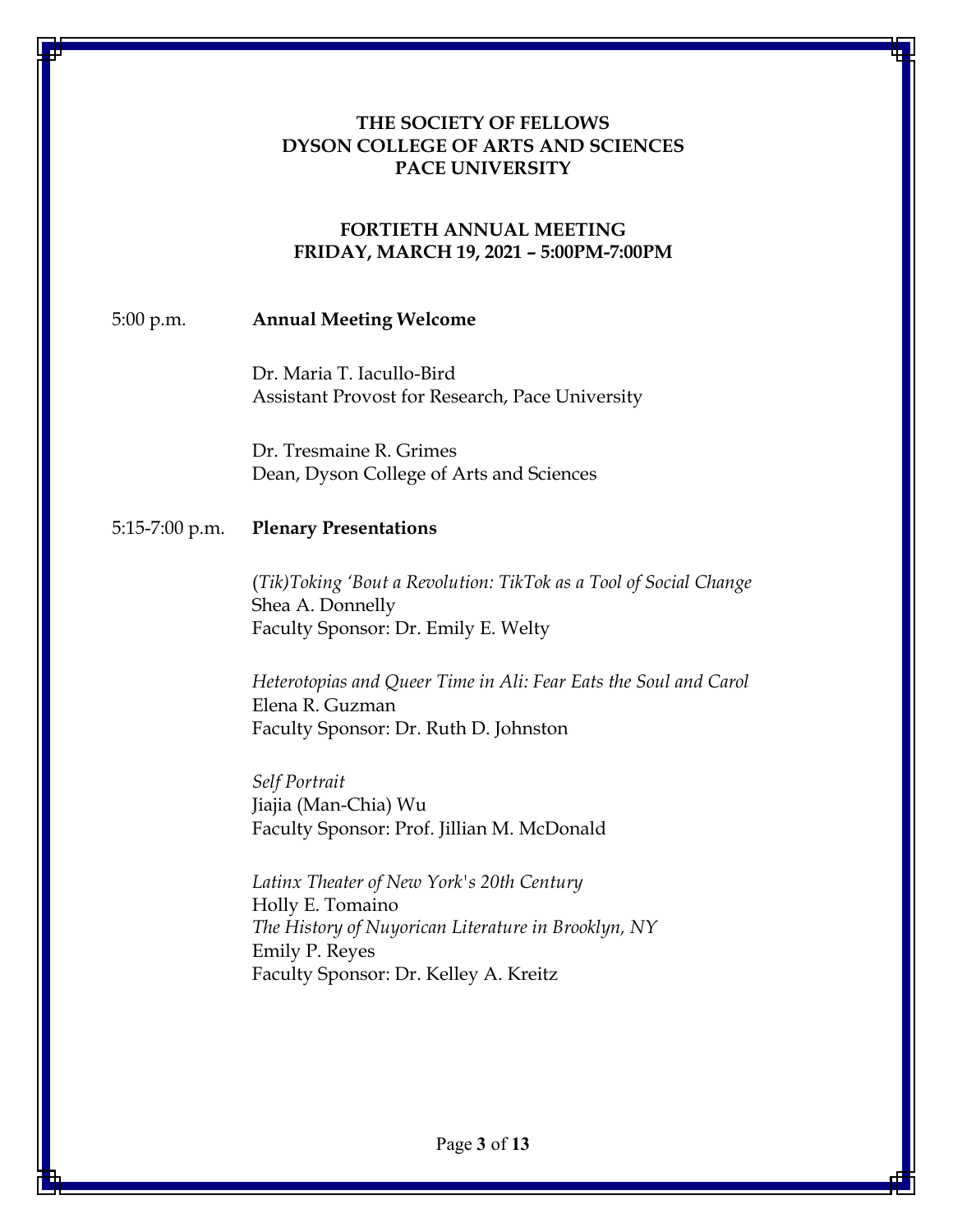#### **FORTIETH ANNUAL MEETING SATURDAY, MARCH 20, 2021 – NOON-4:30PM**

#### **First Concurrent Afternoon Sessions — 12:15-1:15 p.m.**

## **Session 1 Chemistry Topics in Poster Format** 12:15-1:15 p.m. **Moderators: Dr. Elmer-Rico E. Mojica and Dr. Rita K. Upmacis**

*The Effect of BMI on Fatty Acid Profile* Alexandrea C. Papadelias; Faculty Sponsor: Dr. Elmer-Rico E. Mojica

*Spectroscopic Differentiation of Bee Propolis Extracts* Baylee D. Caudill; Faculty Sponsor: Dr. Elmer-Rico E. Mojica

*Antioxidant Activity of Bee Propolis Extracts From the United States* Jennifer L. Hutnik; Faculty Sponsor: Dr. Elmer-Rico E. Mojica

*Chromatographic Analysis of Bee Propolis from Distinct Parts of the United States of America* Lawrence Phillips; Faculty Sponsor: Dr. Elmer-Rico E. Mojica

*Sex-Specific Inheritance Pattern of COX2 Mutation* Shayan Saniei; Faculty Sponsor: Dr. Rita K. Upmacis

*Synthesis and Analysis of the Biodegradable Plastic* Marjana Aliaj; Faculty Sponsor: Dr. Rita K. Upmacis

#### **Session 2 Digital Storytelling and Mediated Racial Criticism** 12:15-1:15 p.m. **Moderator: Dr. Melvin L. Williams**

*The Kardashian Effect* Alanis E. Choo; Faculty Sponsor: Dr. Melvin L. Williams

*Way of the Dragon: Bruce Lee vs. The Asian Stereotype* Justin K. Winley; Faculty Sponsor: Dr. Melvin L. Williams

*Two Halves Make a Whole* Kailey G. Liddell; Faculty Sponsor: Dr. Melvin L. Williams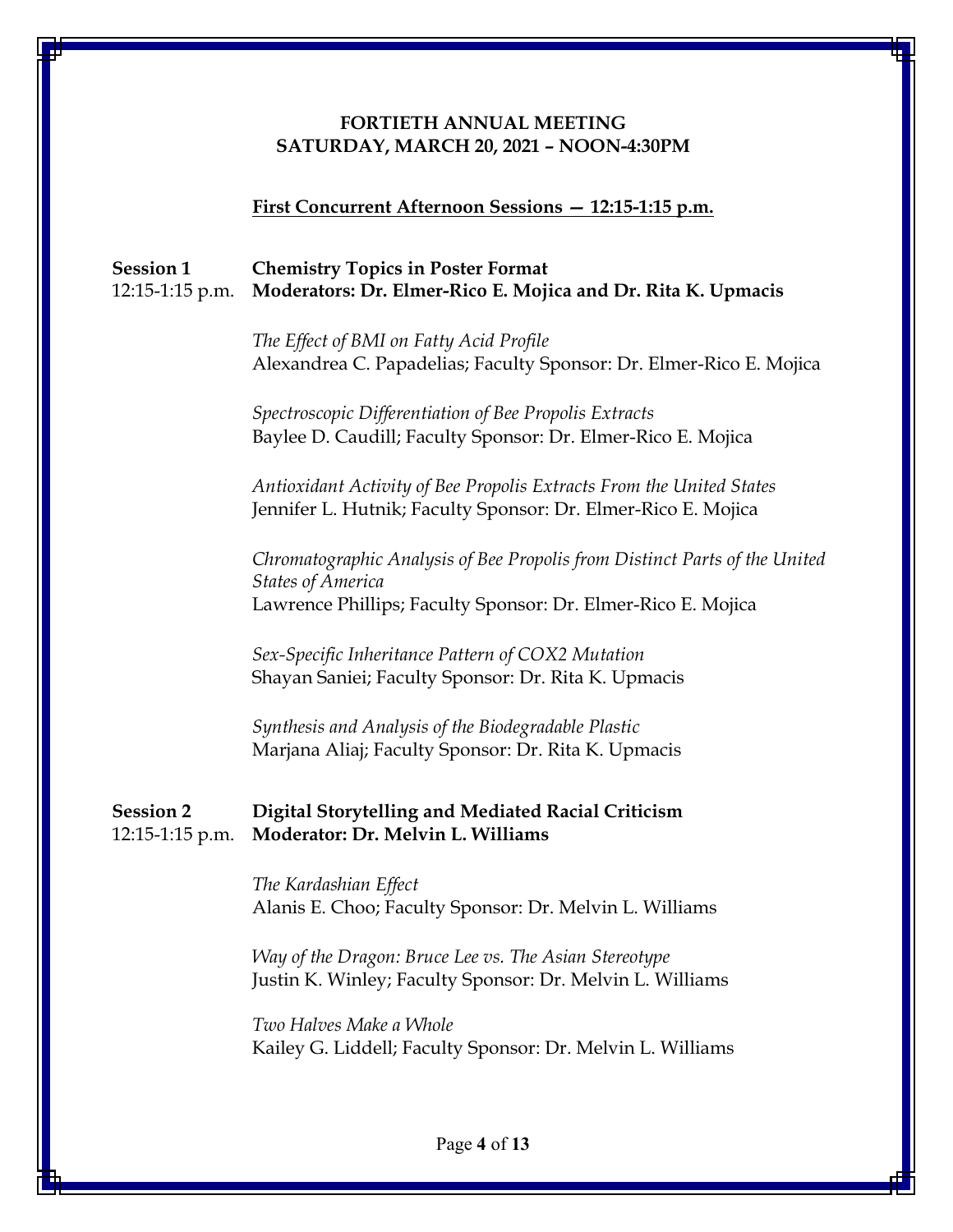## **Session 3 The Films of Todd Haynes** 12:15-1:15 p.m. **Moderator: Dr. Ruth D. Johnston**

*Gays and Gaze: Queer Reconstruction of History in the Work of Todd Haynes* Jonathan J. Ozburn; Faculty Sponsor: Dr. Ruth D. Johnston

*Narrative Isolation and Disruptions of Temporal Diegesis in the Films of Todd Haynes* Leif A. Tystad; Faculty Sponsor: Dr. Ruth D. Johnston

### **Session 4 Exploring Agency in Literature**  12:15-1:15 p.m. **Moderator: Dr. Helane C. Levine-Keating**

*Escaping and Wrestling with Social Pressures and Expectations in Literature* Arianna S. Goodhand; Faculty Sponsor: Dr. Helane C. Levine-Keating

*No Right Way to Be a Hero in Your Story: Heroines in Modern Feminist Literature* Mary K. Justin; Faculty Sponsor: Dr. Helane C. Levine-Keating

*The Only Way to Find Yourself is to Leave Behind What You Know; An Exploration of Female Agency in Contemporary Literature* Maya A. Looker; Faculty Sponsor: Dr. Helane C. Levine-Keating

## **Session 5 Political Transformation: agency, institutions and policy** 12:15-1:15 p.m. **Moderators: Dr. Claire D. Panetta and Dr. Emily E. Welty**

*Nationalism in the Age of Brexit: The Attitudes and Identities of Young Voters* Emma L. Wolkenstein; Faculty Sponsor: Dr. Claire D. Panetta

*NATO in light of Trump's presidency. How has the Trump administration affected the US's position in NATO? What does the future of NATO in look like in the bigger international security picture in the aftermath the Trump administrations and their relation to other countries?* Jenny Aanestad; Faculty Sponsor: Dr. Emily E. Welty

*What the Dakota Access Pipeline and North Dakota's Voter ID Law Tells Us About the Link Between Environmental Injustice and Voter Suppression* Natalie H. Kim; Faculty Sponsor: Dr. Emily E. Welty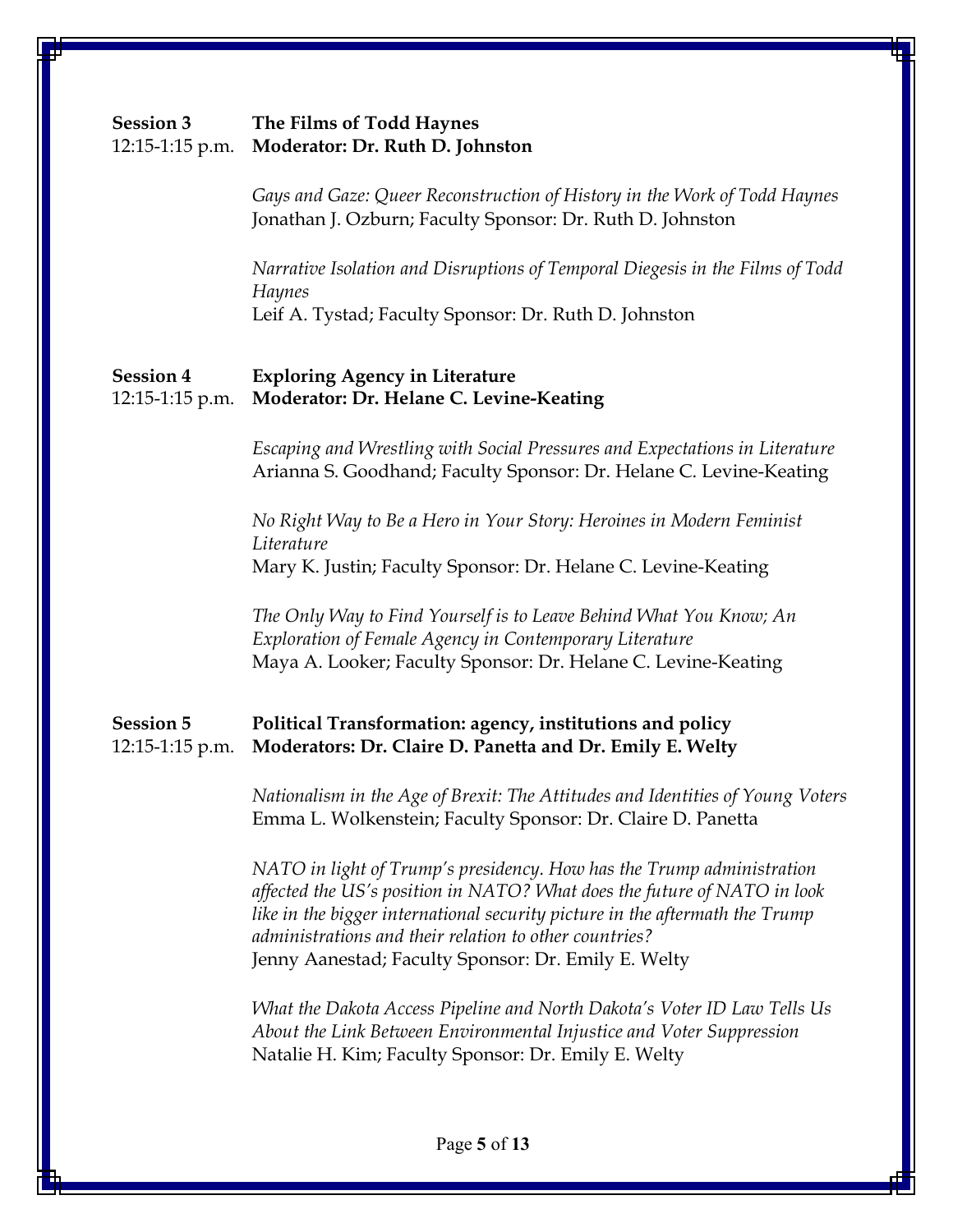## **Session 6 Economic Relationships viewed through Gender, Space, and Hospital** 12:15-1:15 p.m. **Care Moderator: Dr. Mary A. Kaltenberg**

*Gender Equality and Diplomacy: How the Presence of a Female Ambassador Impacts Economic Relationships* Jelena H. Goldstein; Faculty Sponsor: Dr. Mary A. Kaltenberg

*The Relationship Between Space Exploration and Economic Development* Pooja Dhar; Faculty Sponsor: Dr. Mary A. Kaltenberg

*What Non-Financial Factors of Hospitals Impact Respective Bond Ratings?* Marissa A. Kleinbauer; Faculty Sponsor: Dr. Mary A. Kaltenberg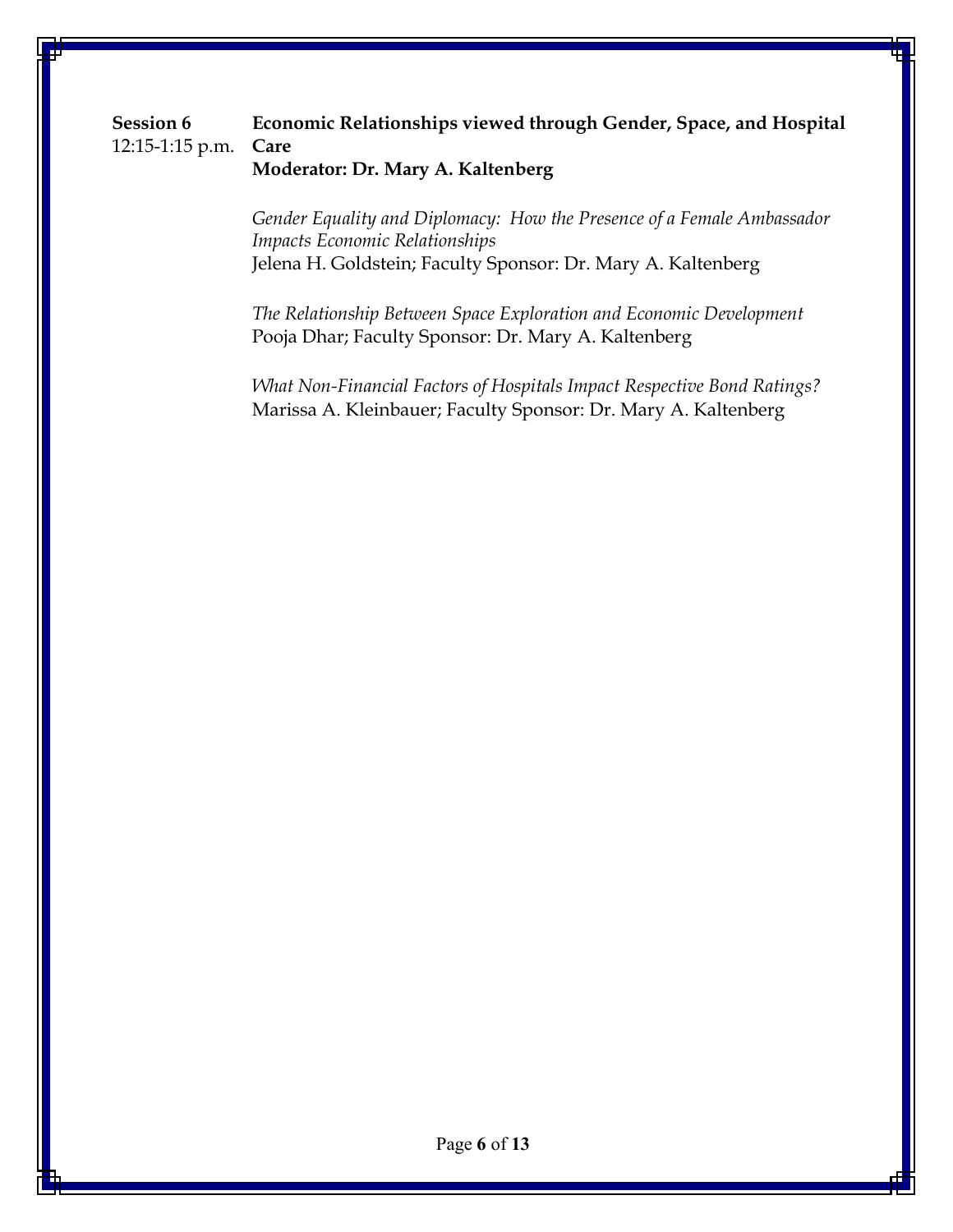#### **Second Concurrent Afternoon Sessions — 1:30-2:30 p.m.**

**Session 7 Psychology Topics in Poster Format** 1:30-2:30 p.m. **Moderators: Dr. Leora R. Trub, Dr. K. Mark Sossin**, **Dr. Courtney L. Gosnell, Dr. Brenna L. Hassinger -Das and Dr. Ramón Emilio Fernández**

> *Drunk Texting: When the Phone Becomes a Vehicle for Emotional Dysregulation and Problematic Alcohol Use* Vendela Parker; Faculty Sponsor: Dr. Leora R. Trub

*Nonverbal Communication and Proxemic Measurement in Exploring Parent-Infant Relationship* Kvitoslava Kravchyk; Faculty Sponsor: Dr. K. Mark Sossin

*A Study on the Effects of Gratitude in Buffering Cross-Party Relationships* Sarah-Louise M. Baldwin; Faculty Sponsor: Dr. Courtney L. Gosnell

*From the Toy Box to the Job Market: Effects of Gender on Toy Selection and Career Beliefs* Nowou Cyrielle Talla Takoukam Faculty Sponsor: Dr. Brenna L. Hassinger-Das

*Investigating the Effects of Radiation on our Neurobiology as we Explore Deep Space* Gerardo E. Gomez; Faculty Sponsor: Dr. Ramón Emilio Fernández

*The Effects of Sleep Deprivation on Memory* Amber Brouwer; Faculty Sponsor: Dr. Ramón Emilio Fernández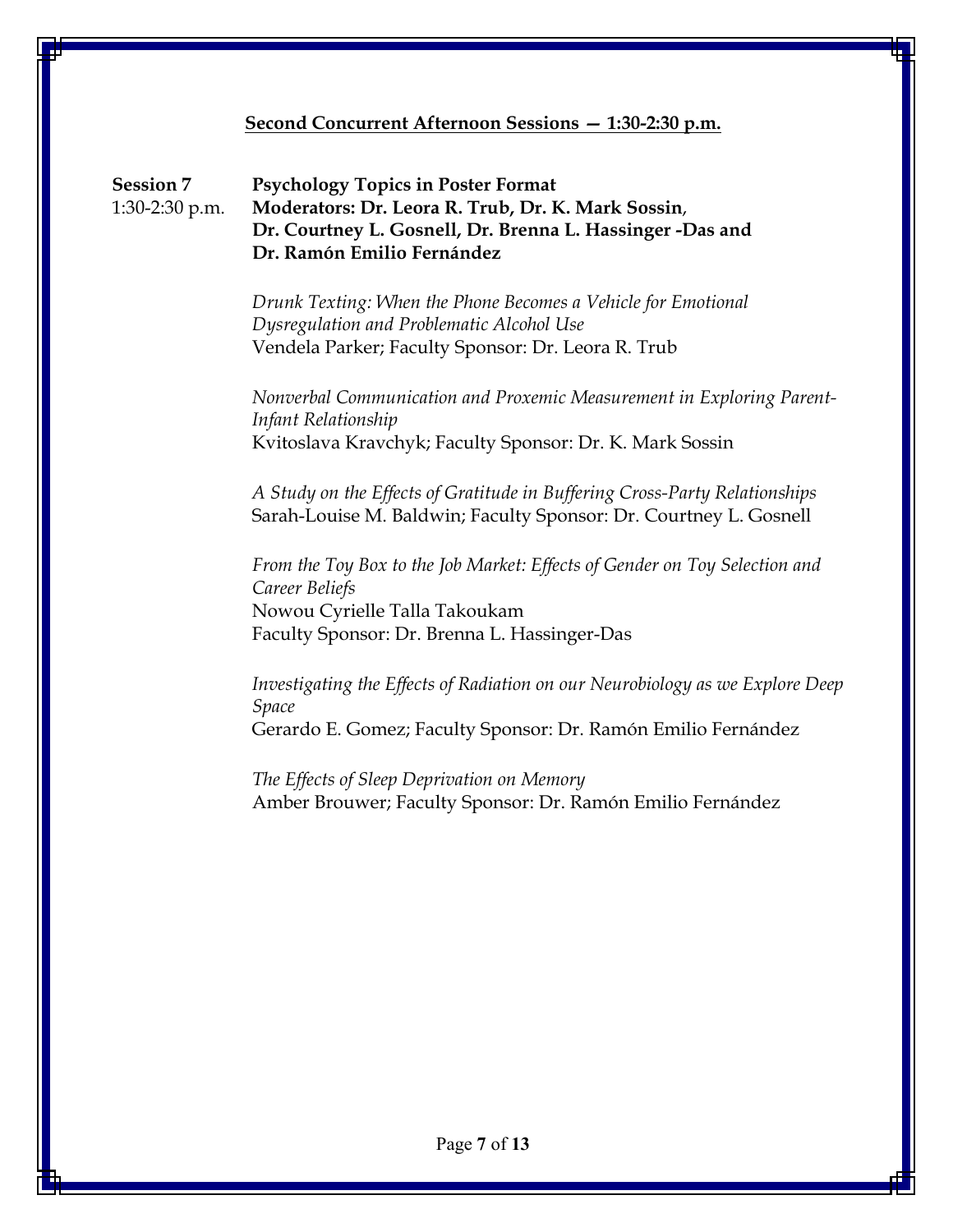| <b>Session 8</b> | <b>Advancing Social Justice</b>                          |
|------------------|----------------------------------------------------------|
| 1:30-2:30 p.m.   | Moderators: Dr. Anne H. Toomey, Dr. Gina Scutelnicu, and |
|                  | Dr. Melvin L. Williams                                   |

*Supporting Justice, Equity, Diversity, and Inclusion in Environmental Studies and Science at Pace University* Racine Robinson; Faculty Sponsor: Dr. Anne H. Toomey

*The Importance of Social Media in Grassroots Organizing for Black Lives Matter* Carly J. Corbett-Frank; Faculty Sponsor: Dr. Gina Scutelnicu

*Aroldis Chapman 30- Game Suspension on charges of Domestic Violence in 2016 and the Implantation of the Joint Domestic Violence, Sexual Assault and Child Abuse Policy by the Major League Baseball Association* Brooke M. Salamone; Faculty Sponsor: Dr. Melvin L. Williams

## **Session 9 Creative Writing**  1:30-2:30 p.m. **Moderator: Dr. Helane C. Levine-Keating**

*1. Honeymoon 2. Flowers Grow Out of My Grave* Autumn L. Sancho; Faculty Sponsor: Dr. Helane C. Levine-Keating

#### *Apple Slices*

Kiara E. Ronaghan; Faculty Sponsor: Dr. Helane C. Levine-Keating

*Then There Was You* Emily S. Richey; Faculty Sponsor: Dr. Helane C. Levine-Keating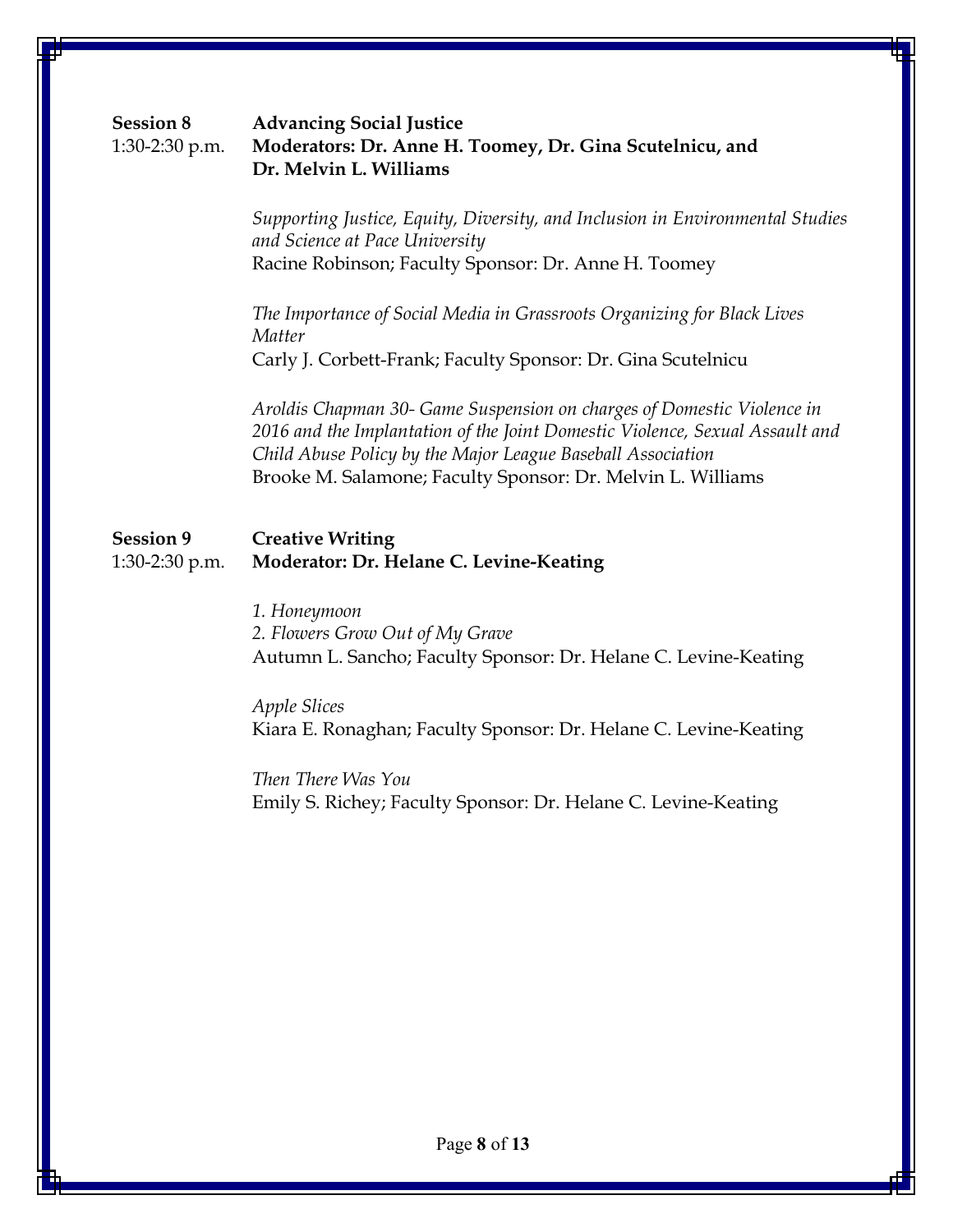| <b>Session 10</b><br>1:30-2:30 p.m. | Philosophy<br>Moderators: Dr. Eddis N. Miller and Dr. Daniel Barber                                                                                                                                                |
|-------------------------------------|--------------------------------------------------------------------------------------------------------------------------------------------------------------------------------------------------------------------|
|                                     | Descartes, Spinoza, Leibniz: Visions of God and The Universe<br>Lauren D. Cotner; Faculty Sponsor: Dr. Eddis N. Miller                                                                                             |
|                                     | Theorizing Black Performance<br>Jamellah D. Sweeting; Faculty Sponsor: Dr. Daniel Barber                                                                                                                           |
|                                     | The Mental Health Crisis and Psychoanalytic Theory<br>Noah Colby; Faculty Sponsor: Dr. Daniel Barber                                                                                                               |
| <b>Session 11</b><br>1:30-2:30 p.m. | Economic Analyses for Robots, the Super Bowl and Public Education<br>Moderators: Prof. Mark L. Weinstock and Dr. Todd R. Yarbrough                                                                                 |
|                                     | <b>Factors that Affect Robot Density</b><br>Lizabeth L. Singh<br>Faculty Sponsors: Prof. Mark L. Weinstock and Dr. Todd R. Yarbrough<br>Super Sized or Super Small Super Bowls: Explaining the Changing Popularity |
|                                     | of the National Football League Over Time<br>Madison R. Willard; Faculty Sponsor: Prof. Mark L. Weinstock                                                                                                          |
|                                     | The Effects of States' Economic Conditions on the Quality of Public Education<br>System                                                                                                                            |
|                                     | Huan Yang; Faculty Sponsor: Prof. Sam S. Baruch                                                                                                                                                                    |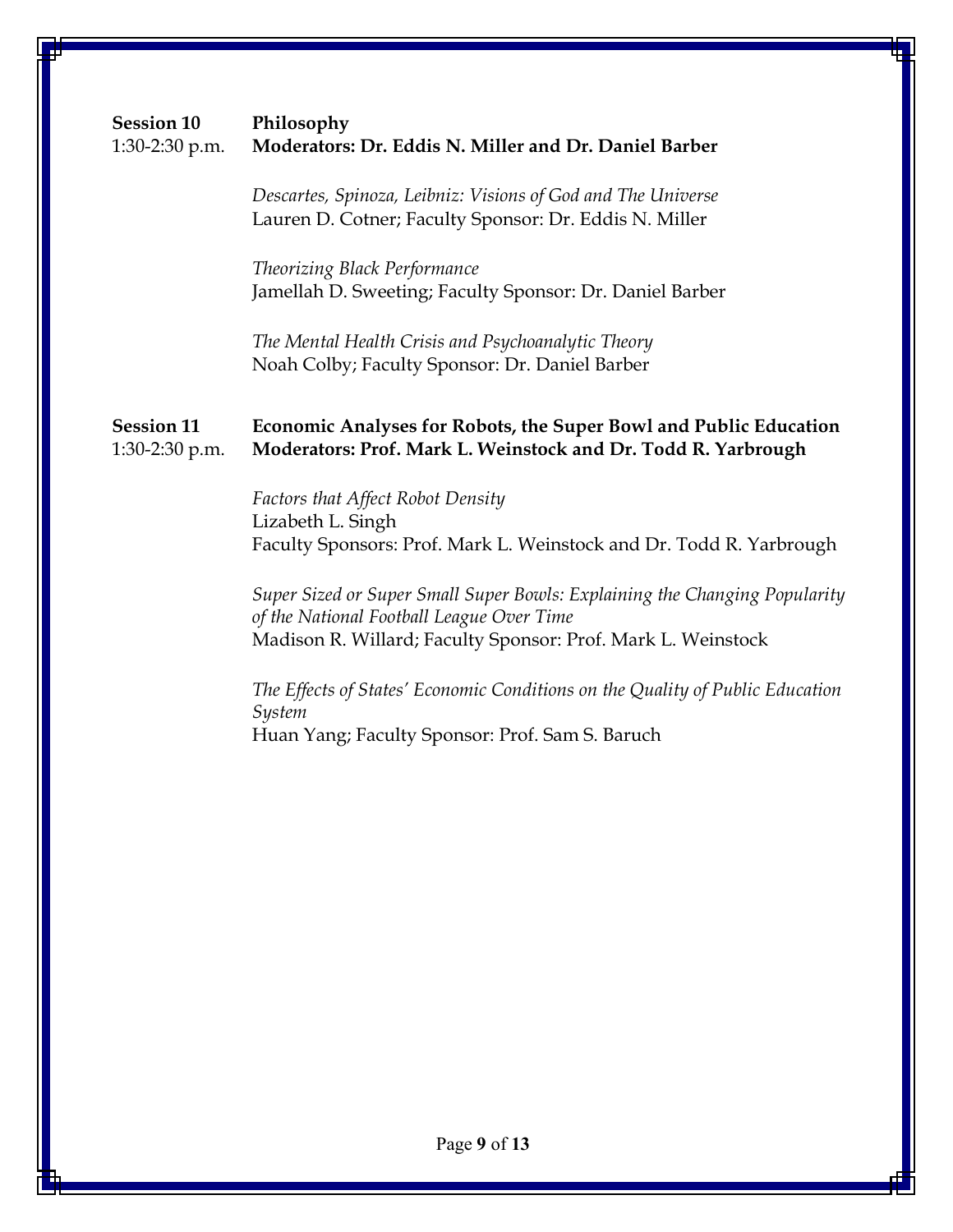# **Third Concurrent Afternoon Panel Sessions — 2:45-3:45 p.m. Session 12 Interpreting the Impact of COVID**  2:45-3:45 p.m. **Moderators: Dr. Travis Webster, Dr. Joseph Morreale, Dr. Adam G. Klein and Dr. Tiffany J. Henley** *Making a Difference; Finding Where You Belong* Samantha M. Saumell; Faculty Sponsor: Dr. Travis Webster *The Influence of News Media over Consumption Behavior during COVID-19 Pandemic* Isabelle A. LaBianco; Faculty Sponsor: Dr. Joseph C. Morreale *Rebranding Amid a Pandemic: COVID-19 and the Advertising Impact* Sophia A. Medina; Faculty Sponsor: Dr. Adam G. Klein *Nonprofit Sustainability Beyond COVID-19 Panel* Novlette Gooden-Castillo Faculty Sponsors: Dr. Tiffany J. Henley and Prof. Ric P. Swierat **Session 13 Policing and Civic Responsibility**  2:45-3:45 p.m. **Moderators: Dr. Gina Scutelnicu and Dr. Andrew W. Crosby** *Researching Ways to Improve the New York City Civilian Complaint Review Board* Ryan E. Brock; Faculty Sponsor: Dr. Gina Scutelnicu *A Prospective: The Village of Port Chester Police Department: Assessing, Reforming and Reinventing* Gregory M. Rivera; Faculty Sponsor: Dr. Andrew W. Crosby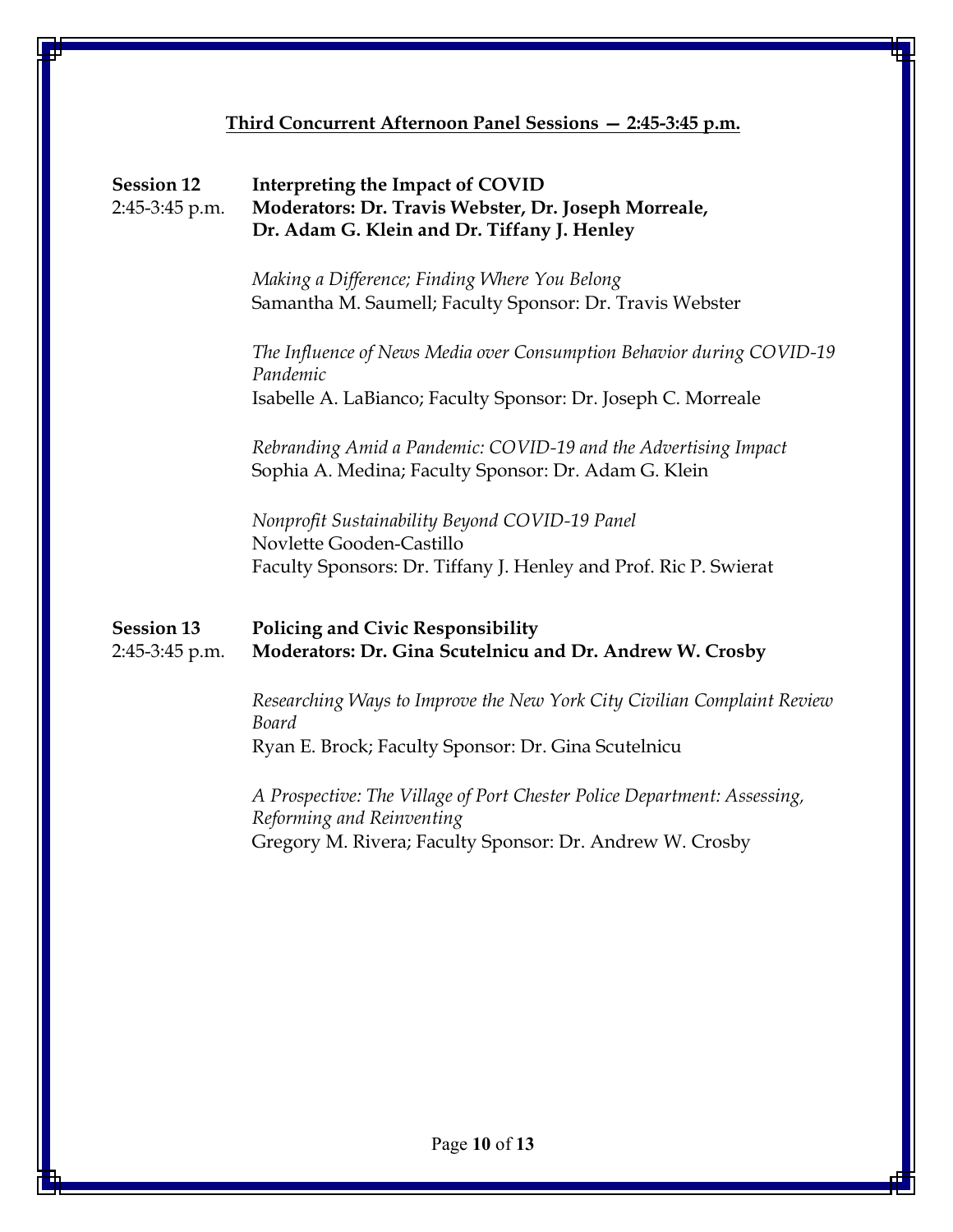| <b>Session 14</b><br>2:45-3:45 p.m. | Historical Memory and Cultural Recovery: NYC Latinx Press and<br><b>South Korean Comfort Women</b><br>Moderators: Dr. Kelley A. Kreitz and Dr. Joseph Tse-Hei Lee       |
|-------------------------------------|-------------------------------------------------------------------------------------------------------------------------------------------------------------------------|
|                                     | My Continuing Experience in Recovering New York City's Spanish-Language<br>Press<br>Katerinne Vargas; Faculty Sponsor: Dr. Kelley A. Kreitz                             |
|                                     | The Collective Trauma of the South Korean Comfort Women<br>Anna H. Bartsch; Faculty Sponsor: Dr. Joseph Tse-Hei Lee                                                     |
| <b>Session 15</b><br>2:45-3:45 p.m. | Diversity Discourse: Cultural Difference and Shared Values<br>Moderator: Dr. Judith Pajo                                                                                |
|                                     | The East and the West under a Cosmopolitan Age: The Common Cognitive<br>Essence in the Acceptance of Cultural Difference<br>Chi Zhang; Faculty Sponsor: Dr. Judith Pajo |
|                                     | The New World, Shared Values, and Human Connection<br>Max T. Weisman; Faculty Sponsor: Dr. Judith Pajo                                                                  |
|                                     | Climate, Poverty, and Race<br>Aaron Feeney; Faculty Sponsor: Dr. Judith Pajo                                                                                            |
| <b>Session 16</b><br>2:45-3:45 p.m. | Creative Inquiry: Painting, Video and Performance<br>Moderator: Prof. Sarah B. Cunningham                                                                               |
|                                     | The Defeated (Painting)<br>Mariana Garcia Tinoco; Faculty Sponsor: Prof. Elizabeth M. Atzberger                                                                         |
|                                     | Christmas Determination<br>Brennan F. Conley; Faculty Sponsor: Prof. Louis A. Guarneri                                                                                  |
|                                     | Poor Jud: Investigating Autism Representation in Broadway Theatre Creative:<br>Best and Only<br>Benjamin Nurthen; Faculty Sponsor: Prof. Crystal L. Skillman            |
|                                     |                                                                                                                                                                         |
|                                     |                                                                                                                                                                         |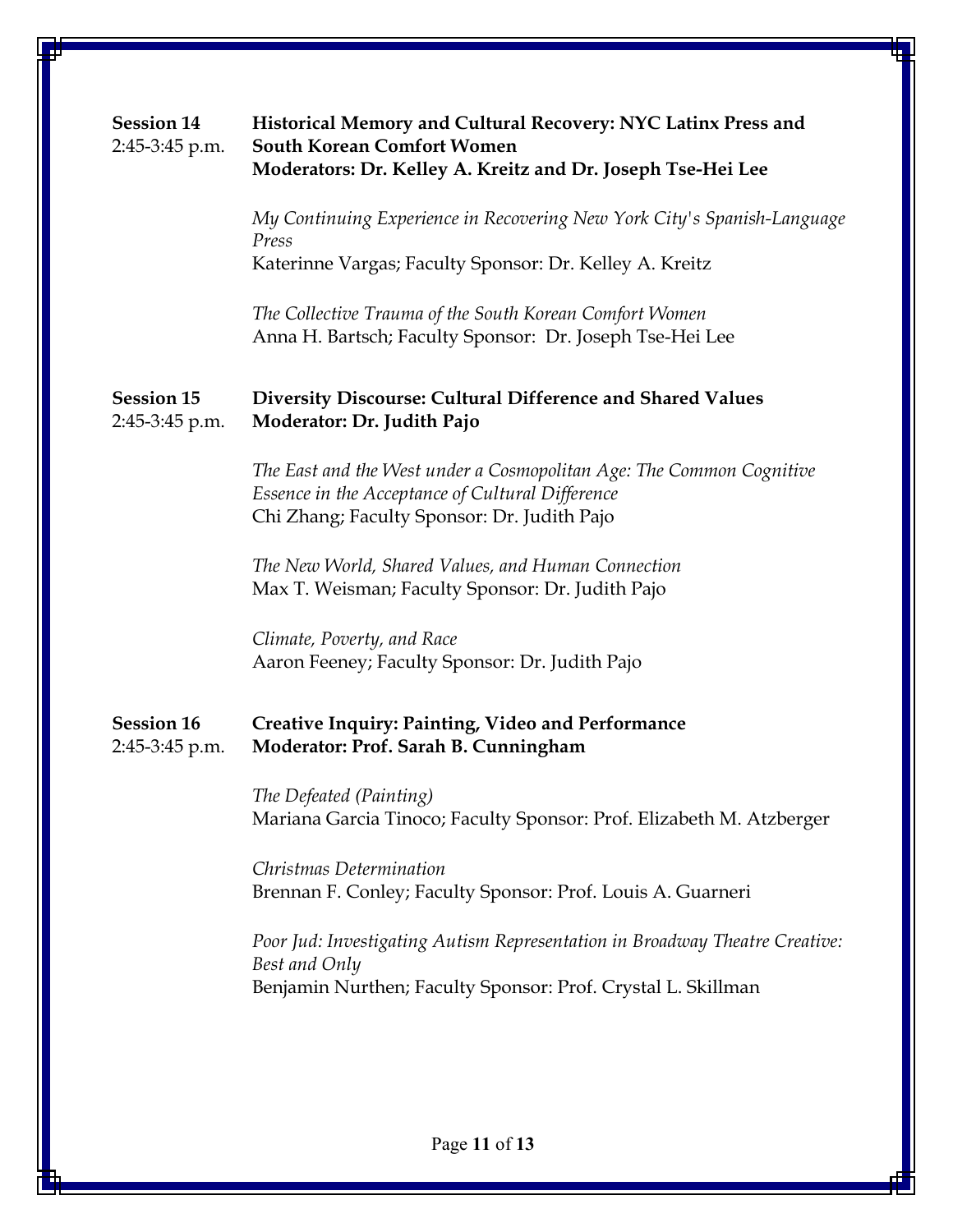| <b>Session 17</b><br>2:45-3:45 p.m. | Economic Perspectives: Criminal Justice, Migration, Cult Classics and<br><b>Film Sequels</b><br>Moderators: Dr. Todd R. Yarbrough, Dr. Meng Xu, Dr. Anna Shostya<br>and Prof. Kier F. Hanratty |
|-------------------------------------|------------------------------------------------------------------------------------------------------------------------------------------------------------------------------------------------|
|                                     | Reacting to Recidivism: An Analysis of a Criminal Justice Issue<br>Yesenia Vazquez; Faculty Sponsor: Dr. Todd R. Yarbrough                                                                     |
|                                     | The Rocky Horror Econ Show: The Economics of Cult Classics<br>Carolyn H. Smith<br>Faculty Sponsors: Dr. Meng Xu and Dr. Todd R. Yarbrough                                                      |
|                                     | The Effect of Carbon Emissions on Migration: An Empirical Study in Ten<br>Countries<br>Maria A. Andrukhiv; Faculty Sponsor: Dr. Anna Shostya                                                   |
|                                     | The Diminishing Return of Film Sequels<br><b>Matthew Giove</b><br>Faculty Sponsors: Prof. Mark L. Weinstock, Dr. Todd R. Yarbrough, and<br>Prof. Kier F. Hanratty                              |
| 4:00-4:30 p.m.                      | <b>Reception and Awards Ceremony</b><br>Presiding, Dr. Maria T. Iacullo-Bird                                                                                                                   |

# Assistant Provost for Research, Pace University

# **ANNOUNCEMENTS AND UPCOMING EVENTS**

**Society of Fellows of Dyson College Annual Initiation Ceremony Friday, April 16, 2021 5:00 p.m. - 6:00 p.m.**

*Transactions***—Call for Papers Full-length research papers/artistic projects submitted to the 2021 Annual Meeting will be considered for publication. It is highly recommended that students edit Annual Meeting papers with their faculty sponsors and resubmit. Please forward revised submissions or new entries by June 30, 2021 at [softransactions@pace.edu](mailto:softransactions@pace.edu)**

Page **12** of **13**